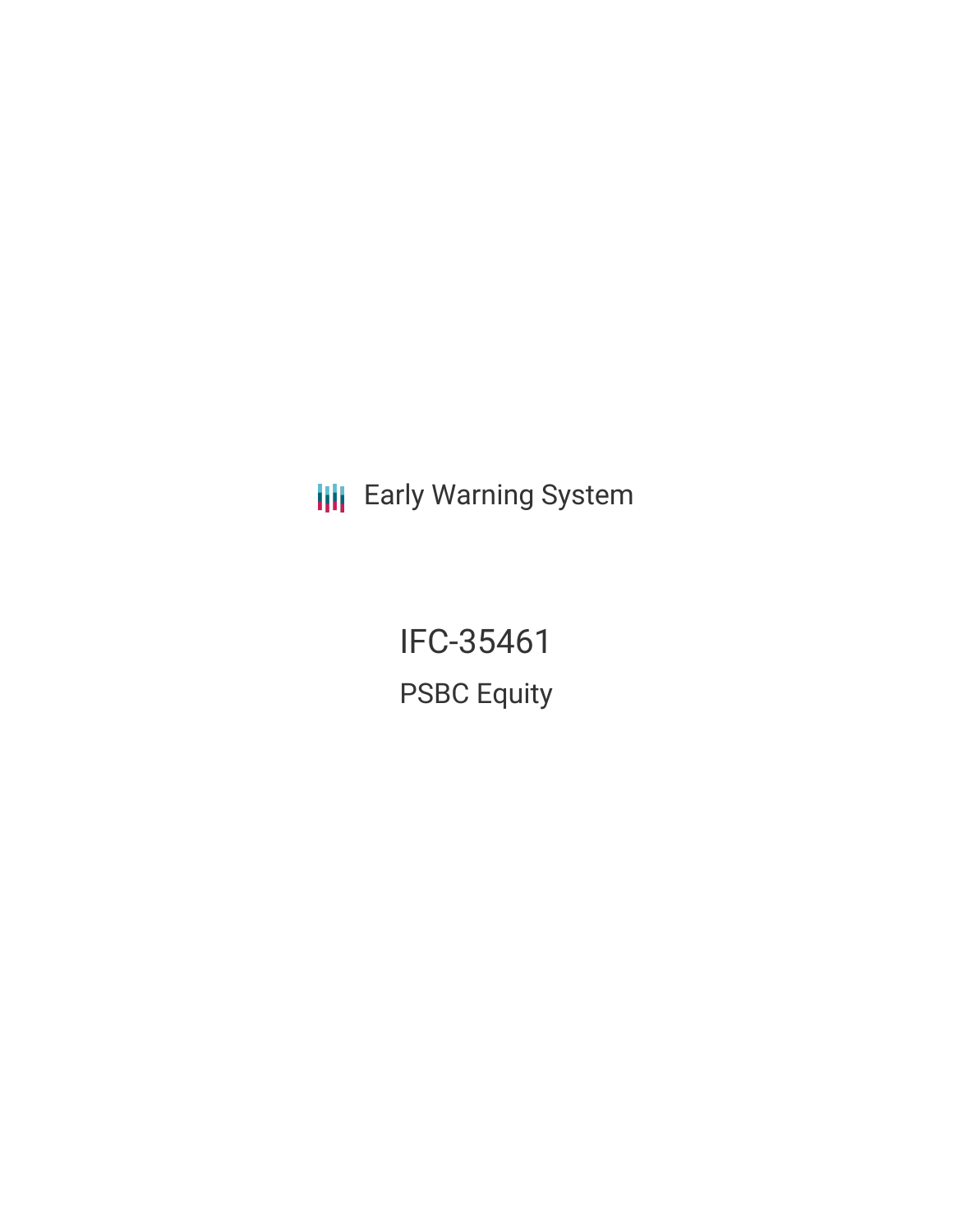| <b>Countries</b>               | China                                   |
|--------------------------------|-----------------------------------------|
| <b>Financial Institutions</b>  | International Finance Corporation (IFC) |
| <b>Status</b>                  | Approved                                |
| <b>Bank Risk Rating</b>        | FI                                      |
| <b>Voting Date</b>             | 2015-06-09                              |
| <b>Borrower</b>                | Postal Savings Bank of China            |
| <b>Sectors</b>                 | Finance                                 |
| <b>Investment Type(s)</b>      | Equity                                  |
| <b>Investment Amount (USD)</b> | \$300.00 million                        |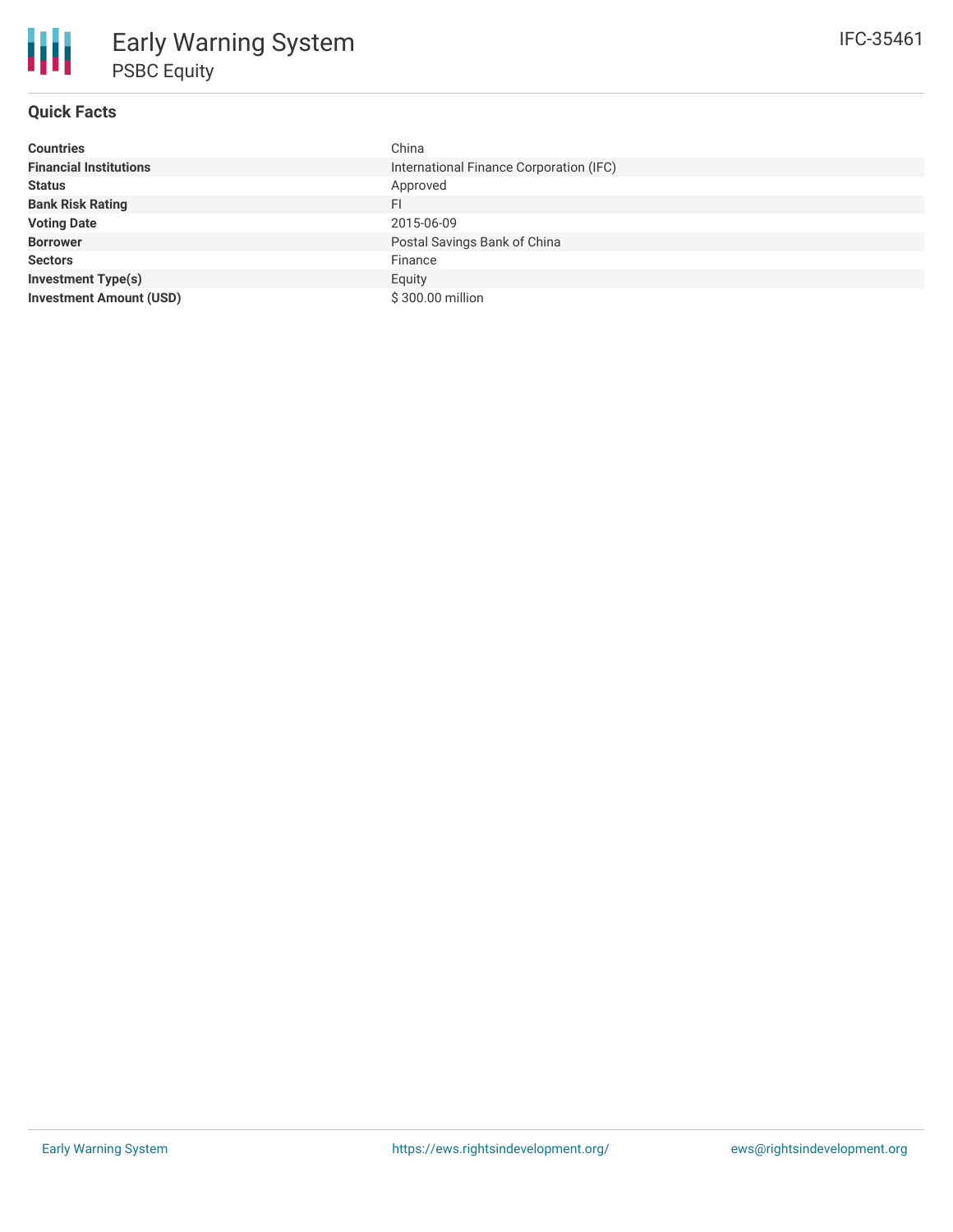## **Project Description**

According to IFC website, the Postal Savings Bank of China (PSBC) is the 5th largest PRC commercial bank in terms of total assets and 5th largest in terms of total deposits as of March 31, 2016. It is a subsidiary of China Post Group Corporation (CPGC). As of March 31, 2016, PSBC had a total of 40,057 business outlets covering all cities in China and 98.9% of the county areas, and had a retail client base of 505 million. Leveraging its large network and broad coverage in urban and county areas in China, PSBC strategically focuses on providing financial services to communities, SMEs and Agriculture/ Rural/ Farmers customers and are committed to meeting the financial needs of its customers.

The project is expected to have a high development impact in the following areas:

- 1. Promote access to finance for MSMEs and rural sector.
- 2. Create jobs, alleviate poverty and boost shared prosperity.
- 3. Promote best practice in banking and governance.

4. Promote SOE equity reform, aiming for a more balanced shareholding structure, a market-oriented business model and higher operation efficiency.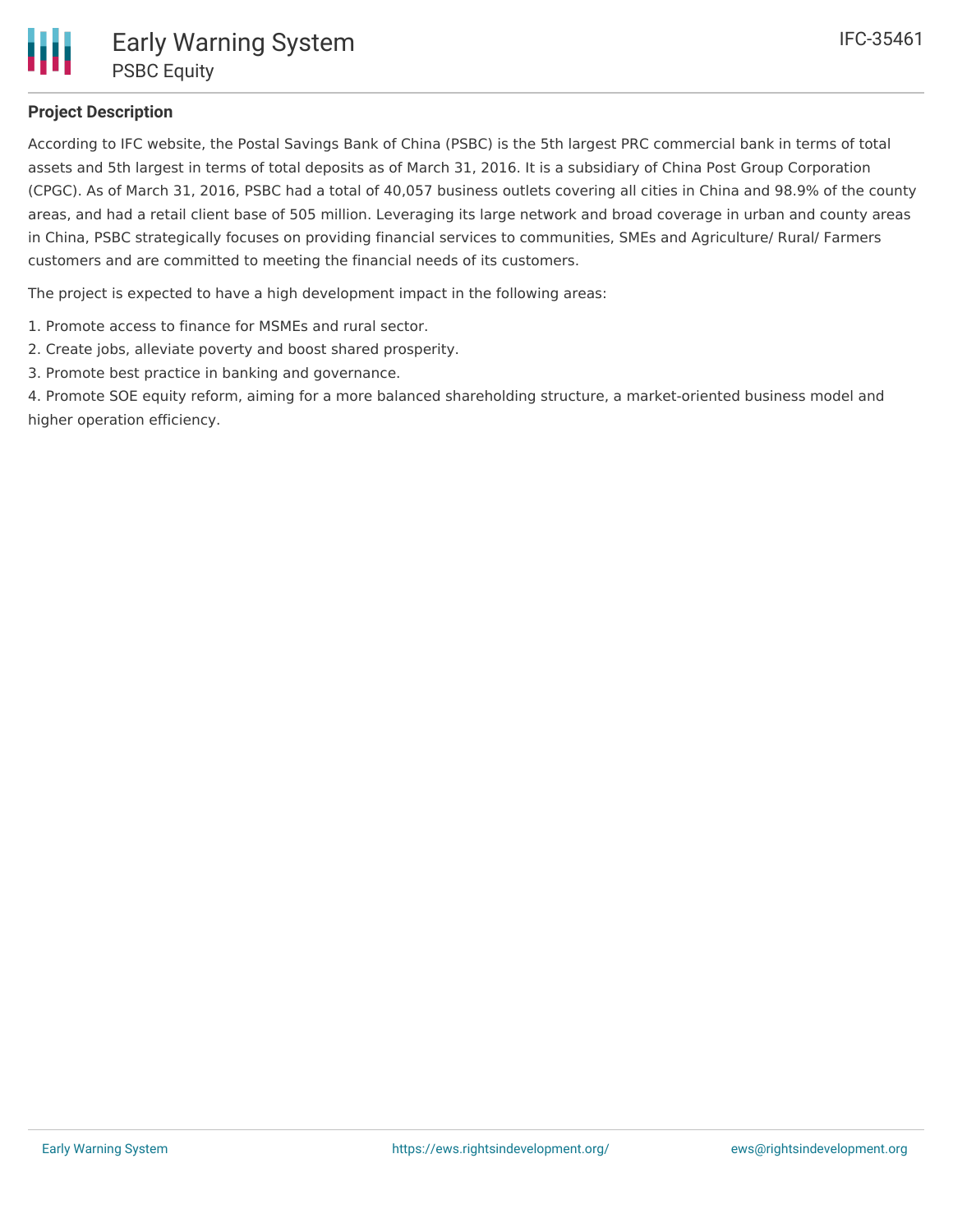## **Investment Description**

• International Finance Corporation (IFC)

### **Financial Intermediary**

Financial Intermediary: A commercial bank or financial institution that receives funds from a development bank. A financial intermediary then lends these funds to their clients (private actors) in the form of loans, bonds, guarantees and equity shares. Financial intermediaries include insurance, pension and equity funds. The direct financial relationship is between the development bank and the financial intermediary.

Postal [Savings](file:///actor/766/) Bank of China (Financial Intermediary)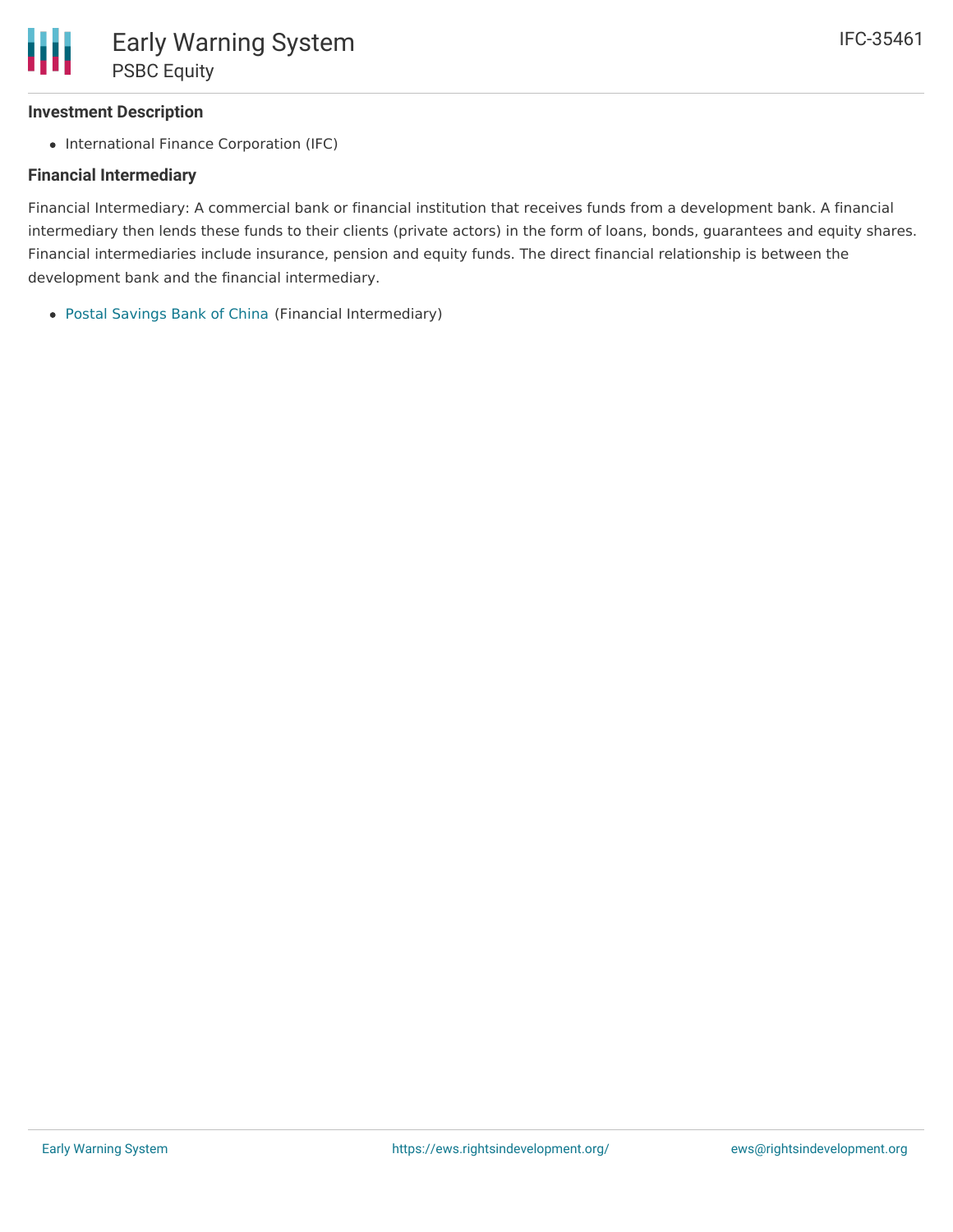

## **Private Actors Description**

PSBC is a new client. PSBC is the 5th largest PRC commercial bank in terms of total assets as of March 31, 2016 and was a wholly-ownedsubsidiary of China Post Group Corporation ("CPGC"), a state-owned enterprise owned by the whole people, prior to the pre-IPO private placement. CPGC is principally engaged in domestic and international mail delivery, distribution of publications such as newspapers, journals and books, stamp issuance, postal remittance, confidential correspondence, postal financial business, postal express delivery, postal logistics, e-commerce, postal agency and other businesses conducted in accordance with law. In 2007, PSBC was incorporated during a restructuring of the former postal savings organization. In 2012, PSBC was restructured from a limited liability company to a joint stock bank. In December 2015, PSBC offered approximately 16.92% ownership stake through a private placement which introduced 10 strategic investors in an aggregate amount of approximately RMB45, 140 million (approximately US\$7 billion). The shareholding now includes 6 foreign entities (UBS AG, Canadian Pension Plan Investment Board, JPMorgan China Investment Company II Limited, Fullerton Management Pte Ltd, DBS Bank Ltd., and IFC) and 4 domestic companies (China Life Insurance Company Limited, China Telecom Corporation, Zhejiang Ant Small and Micro Financial Service Group Ltd. and Shenzhen Tencent Domain Computer Network Company Limited).